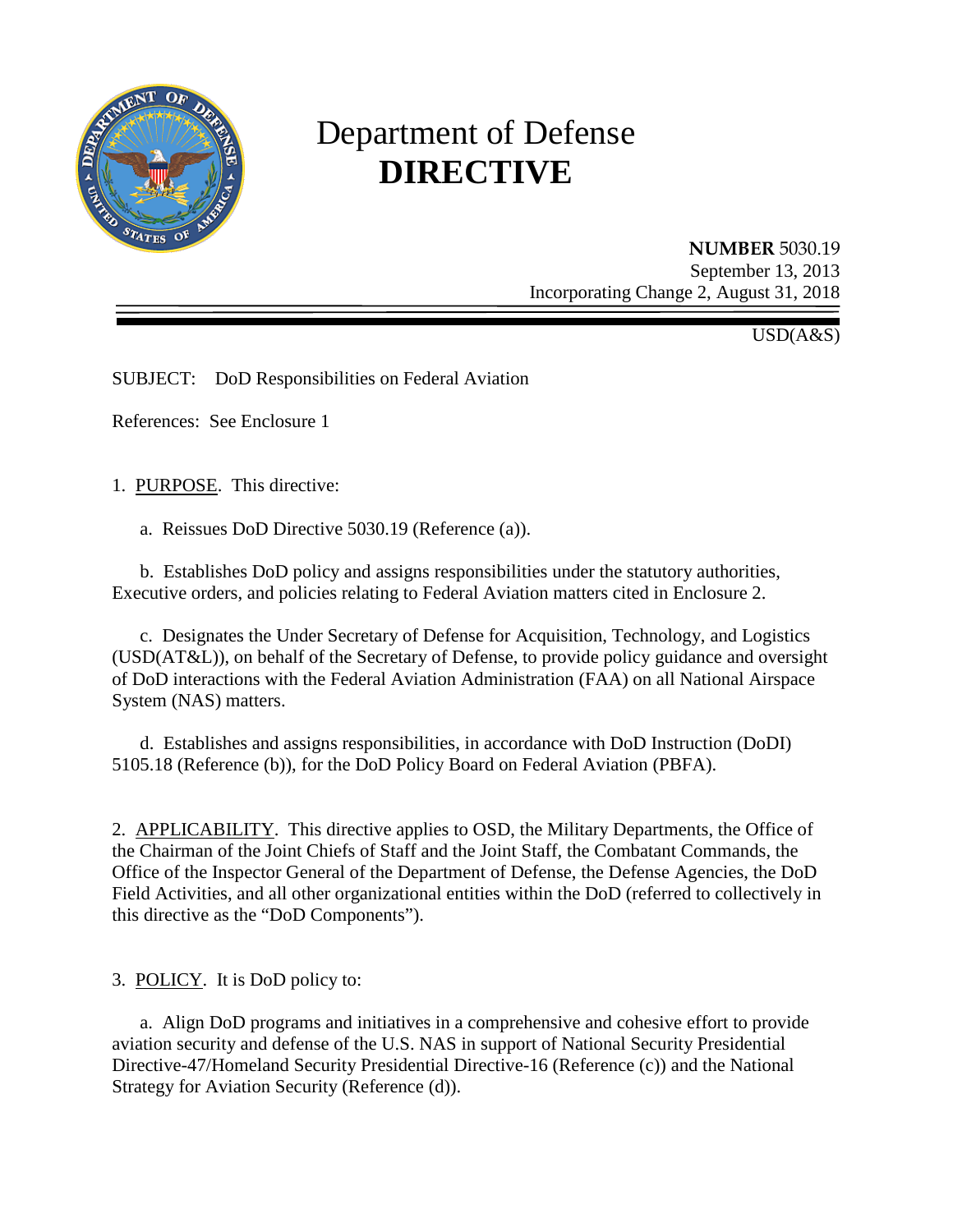b. Support the interagency partnership established in accordance with section 709 of Public Law 108-176 (Reference (e)) to plan and implement the future air transportation system for the United States and related international initiatives.

c. Ensure applicable DoD activities are aligned with NAS planning and development efforts for an efficient and cost effective development process while maintaining focus on the national security and homeland defense requirements of the United States, including responsibilities prescribed by Executive Order 11161 (Reference (f))

 d. Ensure the DoD Components have sufficient access to airspace and the equipment necessary to meet worldwide operational, training, exercise, test, and evaluation requirements for peacetime, contingency, and wartime operations.

e. Support creation of appropriate international civil and military cooperation mechanisms in the interest of effective and efficient management of airspace systems.

f. Release airspace designated for military use to the FAA or to other air navigation service providers, as appropriate, when the airspace is not needed for military requirements.

g. Actively participate as members in U.S. Government delegations to international aviation, air traffic control, and airspace management forums.

 h. Ensure operational and system interoperability among DoD, FAA, and global civil and military systems, except where unique military requirements, security, or other need-to-know issues require otherwise.

 i. Ensure policies and procedures are in place to reduce the hostile use of navigation signals in compliance with part 245 of Title 32, Code of Federal Regulations (Reference (g)).

4. RESPONSIBILITIES. See Enclosure 2.

5. RELEASABILITY. **Cleared for public release.** This directive is available on the Directives Division Website at http://www.esd.whs.mil/DD/.

6. SUMMARY OF CHANGE 2. This change reassigns the office of primary responsibility for this directive to the Under Secretary of Defense for Acquisition and Sustainment in accordance with the July 13, 2018 Deputy Secretary of Defense Memorandum (Reference (h)).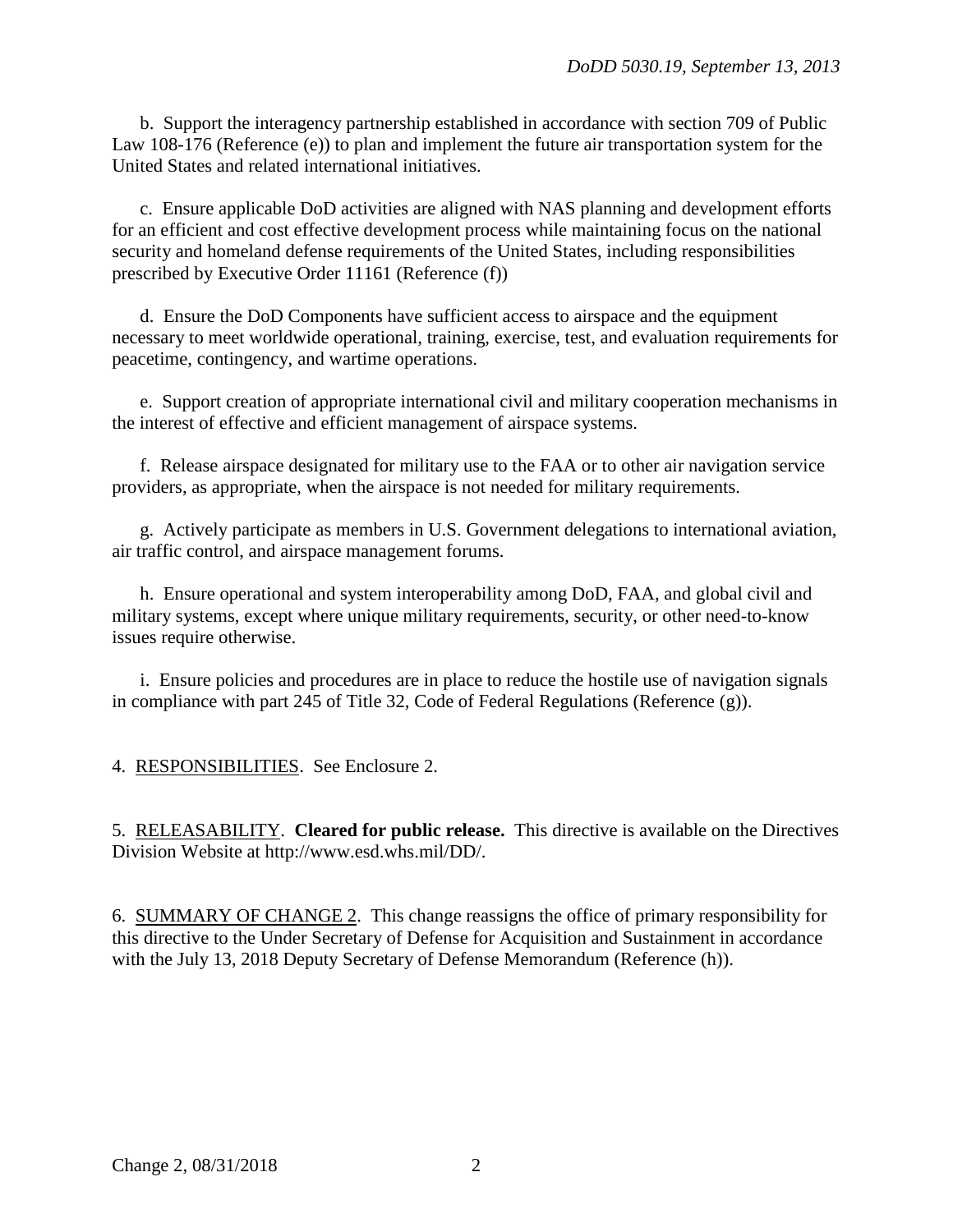6. EFFECTIVE DATE. This directive is effective September 13, 2013.

Ashton B. Carter Deputy Secretary of Defense

Enclosures

1. References

 2. Responsibilities 3. DoD PBFA

Glossary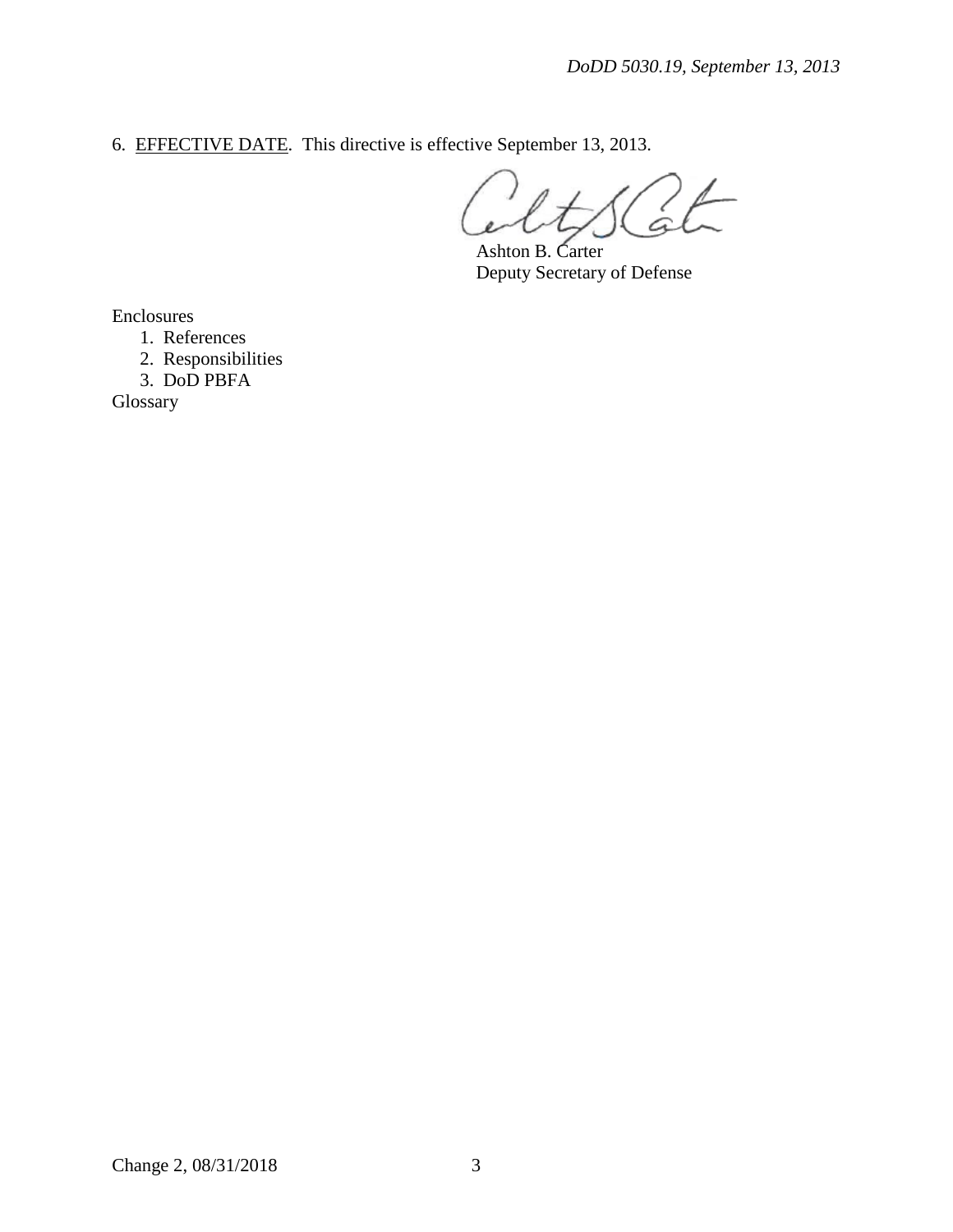## ENCLOSURE 1

## **REFERENCES**

- (a) DoD Directive 5030.19, "DoD Responsibilities on Federal Aviation and National Airspace System Matters," June 15, 1997 (hereby cancelled)
- (b) DoD Instruction 5105.18, "DoD Intergovernmental and Intragovernmental Committee Management Program," July 10, 2009, as amended
- (c) National Security Presidential Directive-47/Homeland Security Presidential Directive-16, "Aviation Security Policy," June 26, 2006
- (d) National Strategy for Aviation Security, March 26, 2007
- (e) Section 709 of Public Law 108-176, "Vision 100 Century of Aviation Reauthorization Act," December 12, 2003
- (f) Executive Order 11161, "Relating to Certain Relationships Between the Department of Defense and the Federal Aviation Agency," July 7, 1964, as amended
- (g) Title 32, Code of Federal Regulations
- (h) Deputy Secretary of Defense Memorandum, "Establishment of the Office of the Under Secretary of Defense for Research and Engineering and the Office of the Under Secretary of Defense for Acquisition and Sustainment," July 13, 2018
- (i) Deputy Secretary of Defense Memorandum, "Implementation of the Next Generation Air Transportation System within the Department of Defense," December 28, 2007
- (j) Section 358 of Public Law 111-383, "The Ike Skelton National Defense Authorization Act for Fiscal Year 2011," January 7, 2011, as amended
- (k) Section 44718 of Title 49, United States Code
- (l) North Atlantic Treaty Organization Document AC/92-D(2010)0003, "Guidelines for ATM Coordination in Crisis Situations," July 2,  $2010<sup>1</sup>$  $2010<sup>1</sup>$  $2010<sup>1</sup>$
- (m) Title 10, United States Code

 $\overline{a}$ 

<span id="page-3-0"></span><sup>&</sup>lt;sup>1</sup> Contact the NATO Standardization Agency to obtain a copy of this document.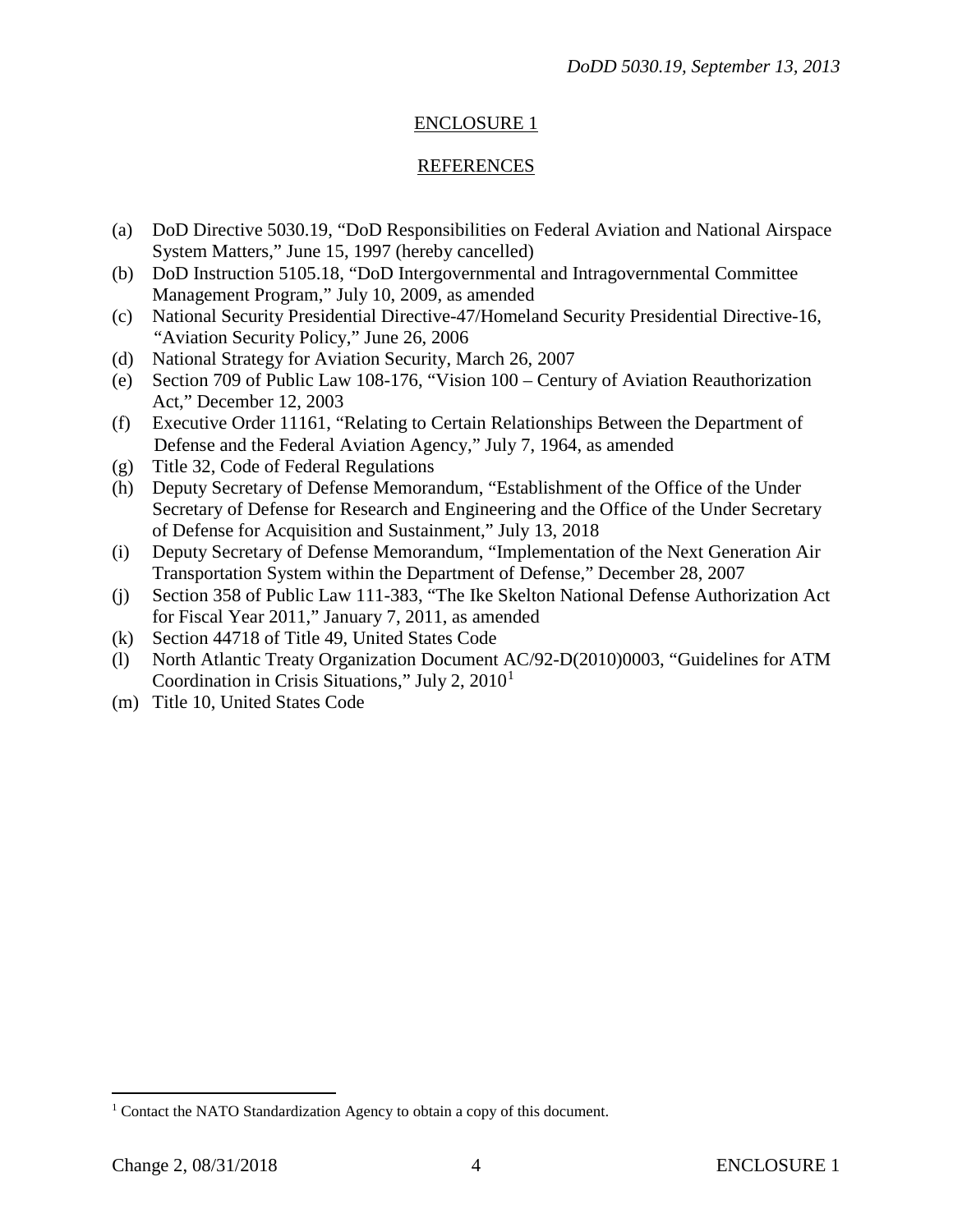## ENCLOSURE 2

## **RESPONSIBILITIES**

1. USD(AT&L). The USD(AT&L) provides policy guidance and oversight of DoD interactions with the FAA on all NAS matters for the Secretary of Defense.

2. ASSISTANT SECRETARY OF DEFENSE FOR ACQUISITION (ASD(A)). Under the authority, direction, and control of the USD(AT&L), the ASD(A):

a. Provides policy recommendations and oversight of DoD interactions with the FAA on all NAS matters, except those specifically assigned to the Secretary of the Air Force and the Assistant Secretary of Defense for Homeland Defense and Global Security (ASD(HD&GS)) in the Deputy Secretary of Defense Memorandum (Reference (i)).

 b. Develops DoD policy and oversees DoD matters related to air traffic control; airspace; military airports; and associated communication, navigation, surveillance and air traffic management (CNS/ATM) systems development and acquisition activities.

 c. Maintains policies and procedures that ensure military access to airspace and protect military equities with regard to training, testing, and operational mission requirements.

 d. Supports the guidance in References (c) and (d) to align DoD aviation security programs and initiatives in a comprehensive and cohesive national effort to provide active layered aviation security and defense in-depth for the United States.

e. Designates the Chair of the PBFA.

f. Through the PBFA Chair, approves selection of the PBFA Executive Director.

 g. Facilitates the transfer of DoD technology in support of the NAS architecture in accordance with Reference (d) such that national security, homeland defense, and mission capability are not jeopardized.

 h. Provides policy oversight of DoD's interaction with federal, State, and other public and private sector entities with respect to the National Information Sharing Strategy concept and airspace architecture.

 i. Designates the Chair of the Overarching Integrated Product Team under the Defense Acquisition Board for providing acquisition guidance related to all CNS/ATM.

 j. Provides representatives to the PBFA working group and subgroups when requested by the PBFA Chair or Executive Director.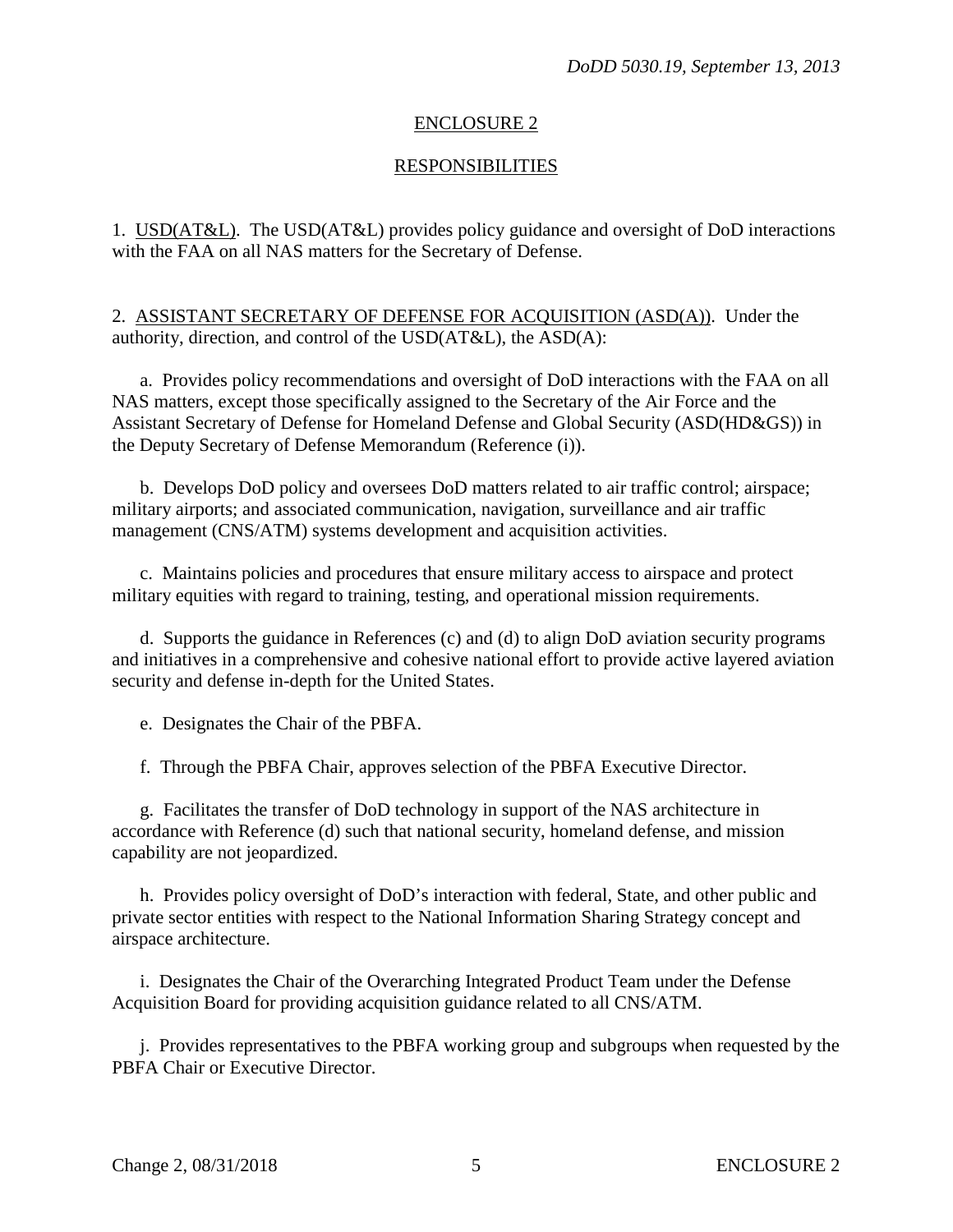k. Serves as a focal point for issues that concern appropriate interagency or international acquisition planning and technology transfer by the DoD to support the development of the NAS.

3. DEPUTY UNDER SECRETARY OF DEFENSE FOR INSTALLATIONS AND ENVIRONMENT(DUSD(I&E)). Under the authority, direction, and control of the USD(AT&L) and in accordance with section 358 of Public Law 111-383 (Reference (j)) and part 211 of Reference (g), the DUSD(I&E) advises the ASD(A) and PBFA on:

a. Issues related to siting and permitting proposed projects that are filed with the Secretary of Transportation pursuant to section 44718 of Title 49, United States Code (Reference (k)).

b. The mitigation of electromagnetic interference impacts that the proposed projects may have on DoD aviation activities.

4. UNDER SECRETARY OF DEFENSE FOR POLICY (USD(P)). The USD(P) provides oversight and guidance on policy matters as they pertain to this directive.

5. ASD(HD&GS). Under the authority, direction, and control of the USD(P), the ASD(HD&GS):

a. Provides policy recommendations and oversight with respect to defense of the homeland, to include the air domain and defense policy issues.

 b. Provides policy recommendations and oversight of DoD interaction with FAA and other federal agencies related to:

(1) The security and defense of the homeland in the air domain, particularly, but not exclusively, as they pertain to the implementation of References (c), (d), and (i).

(2) Homeland air defense operations conducted by North American Aerospace Defense Command, United States Northern Command, United States Pacific Command, and other Combatant Commands, as required.

c. Appoints a representative to the PBFA and, when requested by the PBFA Chair or Executive Director, provides representatives to the PBFA working group and subgroups.

#### 6. DoD CHIEF INFORMATION OFFICER (DoD CIO). The DoD CIO:

 a. Provides policy recommendations and oversight related to information technology (IT), network-centric, and positioning, navigation, and timing (PNT) capabilities, to include navigation warfare (Navwar) policies affecting federal airspace matters.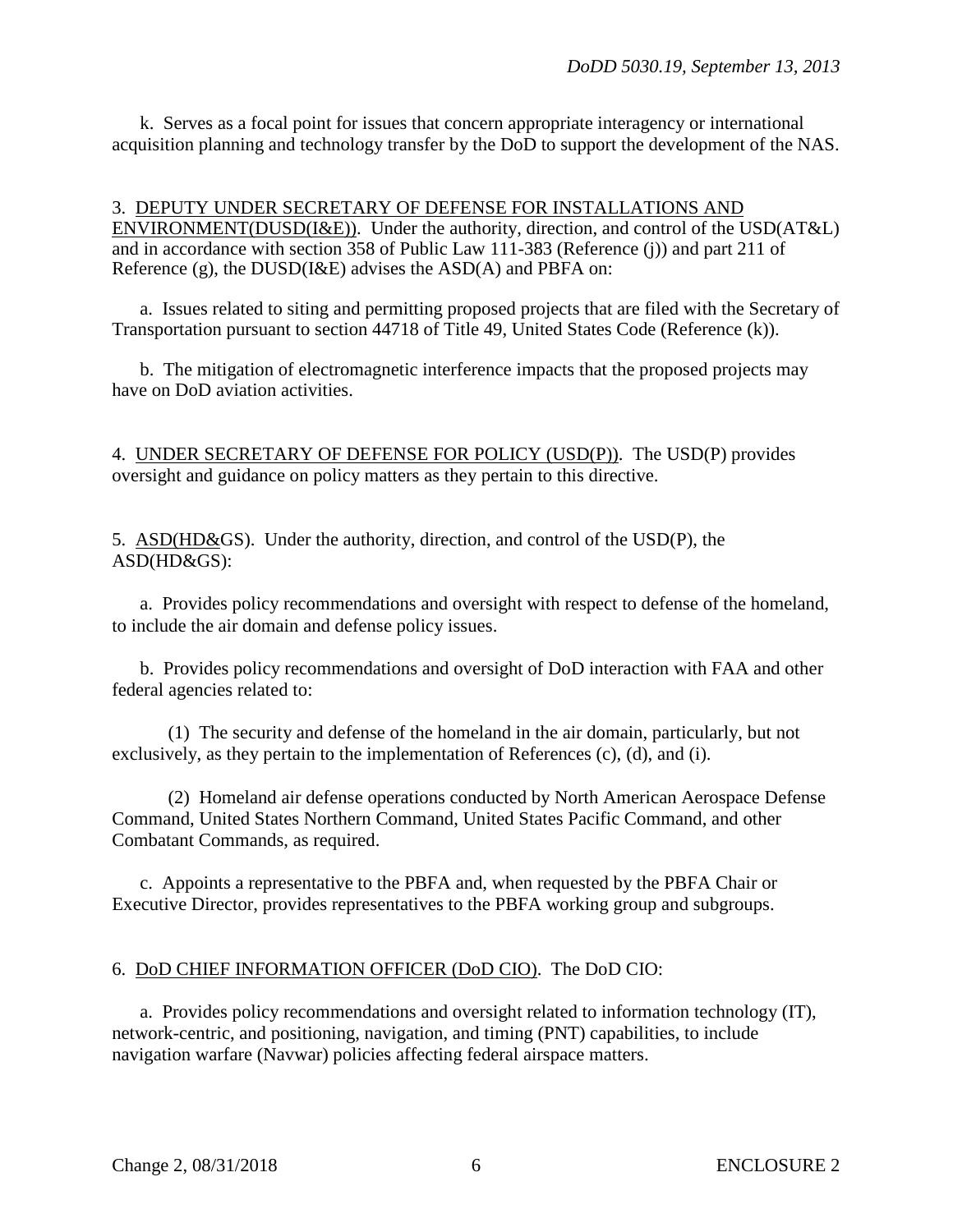b. Provides policy recommendations and oversight of DoD interaction with FAA and other federal agencies related to:

(1) The employment of IT and PNT capabilities in the air domain and Navwar capabilities affecting the air domain, as they pertain to the implementation of References (c), (d), (i), and part 245 of Reference (g).

(2) Development of tactics, techniques, and procedures by North American Aerospace Defense Command and United States Northern Command, as required, to implement of part 245 of Reference (g).

 c. Appoints a representative to the PBFA and, when requested by the PBFA Chair or Executive Director, provide representatives to the PBFA working group and subgroups.

7. UNDER SECRETARY OF DEFENSE FOR INTELLIGENCE (USD(I)). The USD(I) provides representatives to the PBFA working group and subgroups when requested by the PBFA Chair or Executive Director.

## 8. UNDER SECRETARY OF DEFENSE (COMPTROLLER)/CHIEF FINANCIAL OFFICER, DEPARTMENT OF DEFENSE (USD(C)/CFO). The USD(C)/CFO:

 a. Appoints a representative to the PBFA and, when requested by the PBFA Chair or Executive Director, provides representatives to the PBFA working group and subgroups.

 b. Cooperates with the FAA and the interagency partnership specified in Reference (i) in identifying programs that appropriately align with the development of the NAS.

9. GENERAL COUNSEL OF THE DEPARTMENT OF DEFENSE (GC DOD). The GC DoD appoints a representative to the PBFA and, when requested by the PBFA Chair or Executive Director, provides representatives to the PBFA working group and subgroups.

10. DIRECTOR OF OPERATIONAL TEST AND EVALUATION (DOT&E). The DOT&E appoints a representative to the PBFA and, when requested by the PBFA Chair or Executive Director, provides representatives to the PBFA working group and subgroups.

## 11. SECRETARIES OF THE MILITARY DEPARTMENTS. The Secretaries of the Military Departments:

a. Appoint a representative to the PBFA and, when requested by the PBFA Chair or Executive Director, provide representatives to the PBFA working group and subgroups.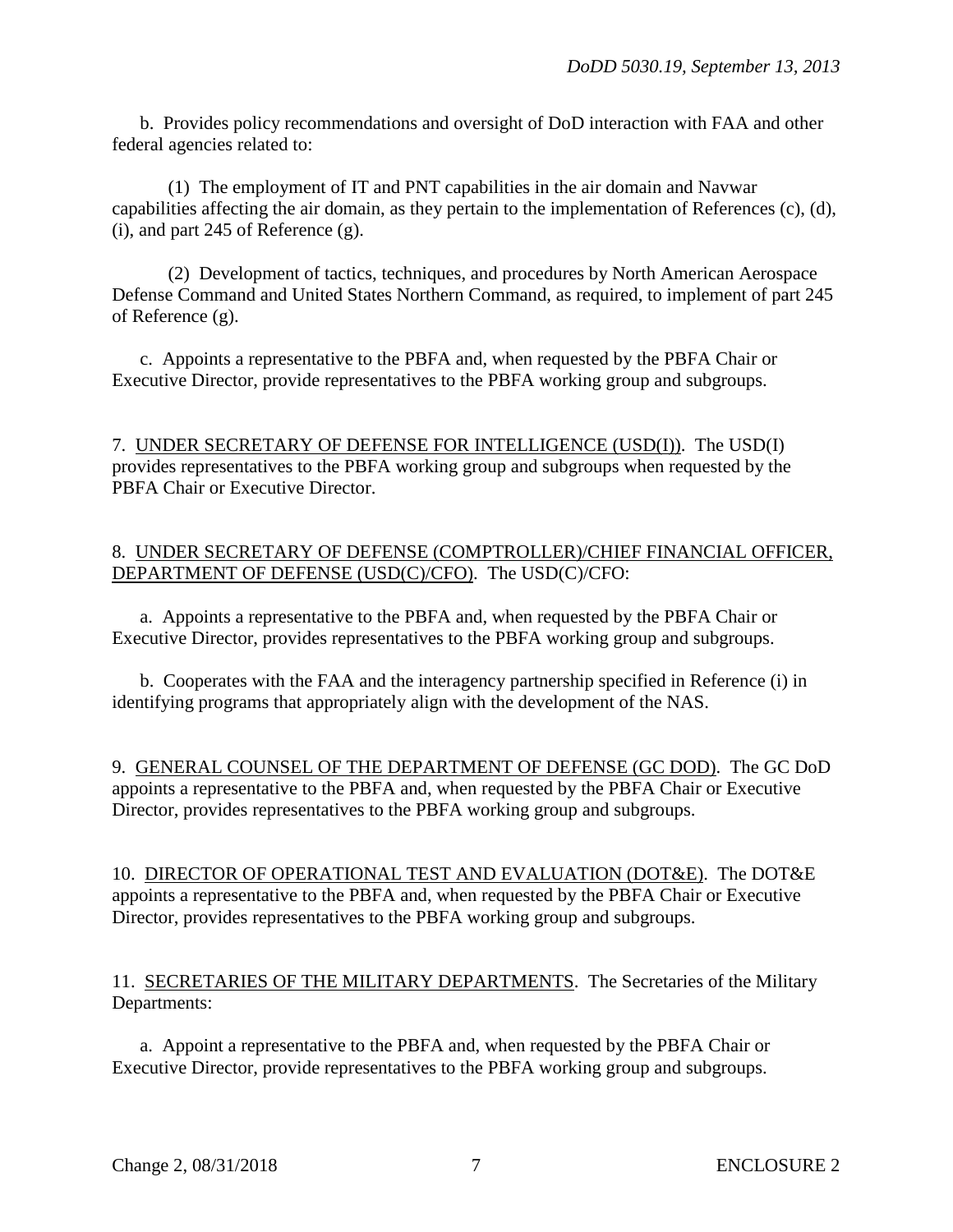b. Coordinate with the PBFA, as appropriate, for CNS/ATM issues in order to synchronize policies and decisions concerning airspace access.

 c. Support the guidance in References (c) and (d) to align DoD aviation security programs and initiatives in a comprehensive and cohesive national effort to provide active layered aviation security and defense in-depth for the United States.

 d. Notify the PBFA of potential risks affecting military equities in terms of access to airspace for training, testing, and operational mission requirements.

 e. Ensure that DoD technology transferred in accordance with Reference (i) is accomplished in such a way that national security, homeland defense, and mission capability are not jeopardized.

 f. Coordinate agency-unique NAS or international airspace system issues directly with the FAA or appropriate foreign office of primary concern.

 g. Advise the PBFA Chair and the PBFA Executive Director whenever substantial changes are planned to the use of military airports, landing areas, missile or rocket sites, or other facilities that may affect the NAS or international air traffic.

 h. Coordinate all common future CNS/ATM-related research, development, and acquisition efforts with the PBFA Chair and Executive Director.

12. SECRETARY OF THE AIR FORCE. In addition to the responsibilities in section 11 of this enclosure, the Secretary of the Air Force:

 a. Sources and supports the PBFA Executive Director and the PBFA Secretariat under the direction of the PBFA Chair.

 b. Consults with the ASD(A) on the selection of the PBFA Executive Director, which will be the individual's primary responsibility.

 c. Executes the responsibilities of Lead Service for Next Generation Air Transportation System (NextGen) as delineated in Reference (i) and in cooperation with the DoD Siting Clearinghouse, as established in Reference (j)

d. Serves as the DoD representative to the NextGen Senior Policy Committee as established in Reference (i).

 e. Provides personnel for the DoD Air Traffic Service's Cell in accordance with North Atlantic Treaty Organization Document AC/92(ATM)WP(2001)3 (Reference (1)).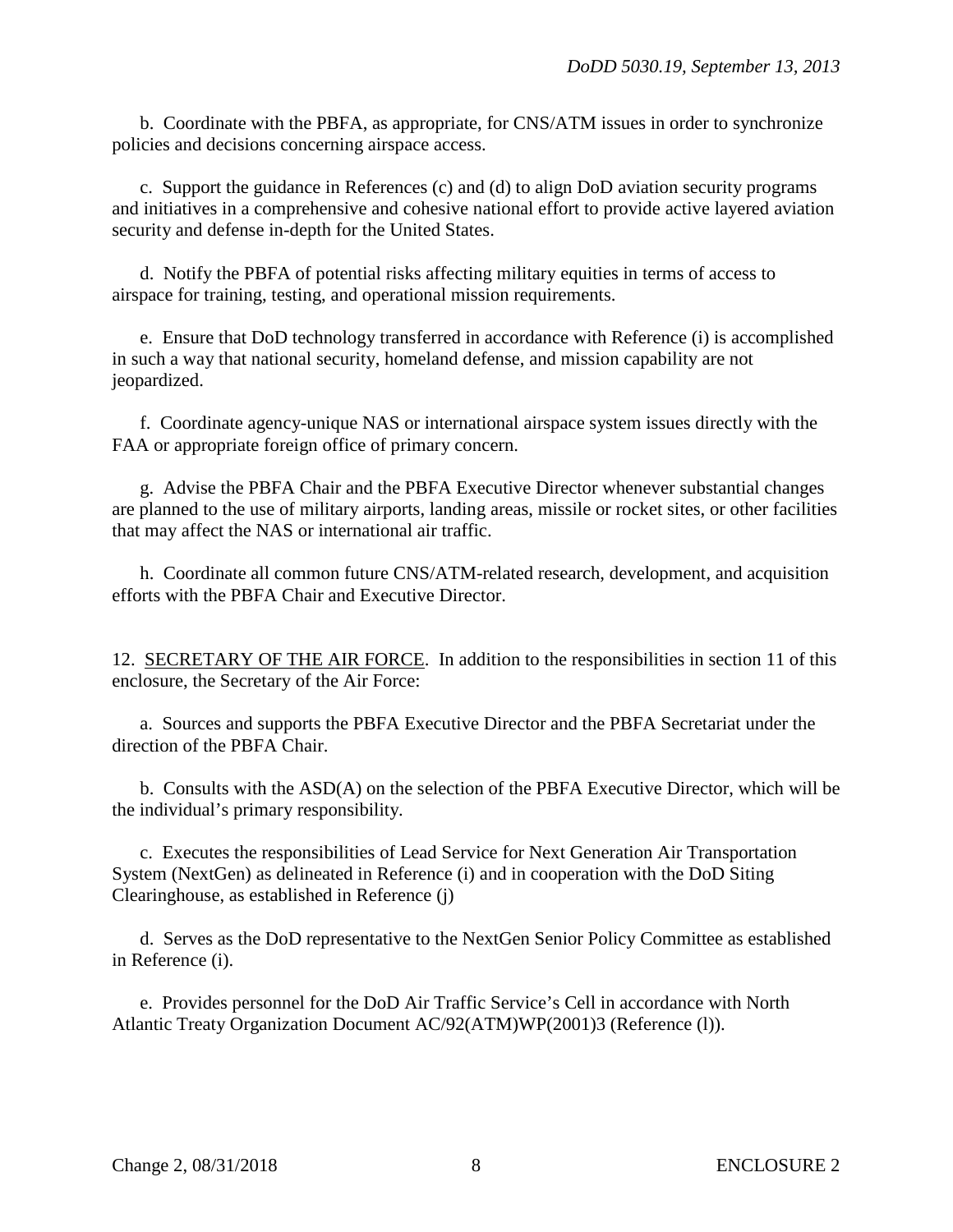13. CHAIRMAN OF THE JOINT CHIEFS OF STAFF. The Chairman of the Joint Chiefs of Staff:

 a. Appoints a representative to the PBFA and, when requested by the PBFA Chair or Executive Director, provides representatives to the PBFA and PBFA working group and subgroups.

 b. Supports the guidance in References (c) and (d) to align DoD aviation security programs and initiatives in a comprehensive and cohesive national effort to provide active layered aviation security and defense in-depth for the United States.

14. GEOGRAPHIC COMBATANT COMMANDERS. The geographic Combatant Commanders and their component commands, as appropriate:

a. Provide representatives to the PBFA working group and subgroups when requested by the PBFA Chair or Executive Director.

 b. Support the guidance in References (c) and (d) to align DoD aviation security programs and initiatives in a comprehensive and cohesive national effort to provide active layered aviation security and defense in-depth for the United States.

 c. Notify the PBFA Chair and the PBFA Executive Director of potential risks affecting military equities in terms of access to airspace for training, exercise, contingency and wartime operational mission requirements.

 d. Coordinate Combatant Command and component command-unique airspace system issues directly with partner nation(s) and advise the PBFA Chair and the PBFA Executive Director of their actions.

 e. Advise the PBFA Chair and the PBFA Executive Director whenever substantial changes are planned to the use of military airports, landing areas, missile or rocket sites, or other facilities that may affect international air traffic.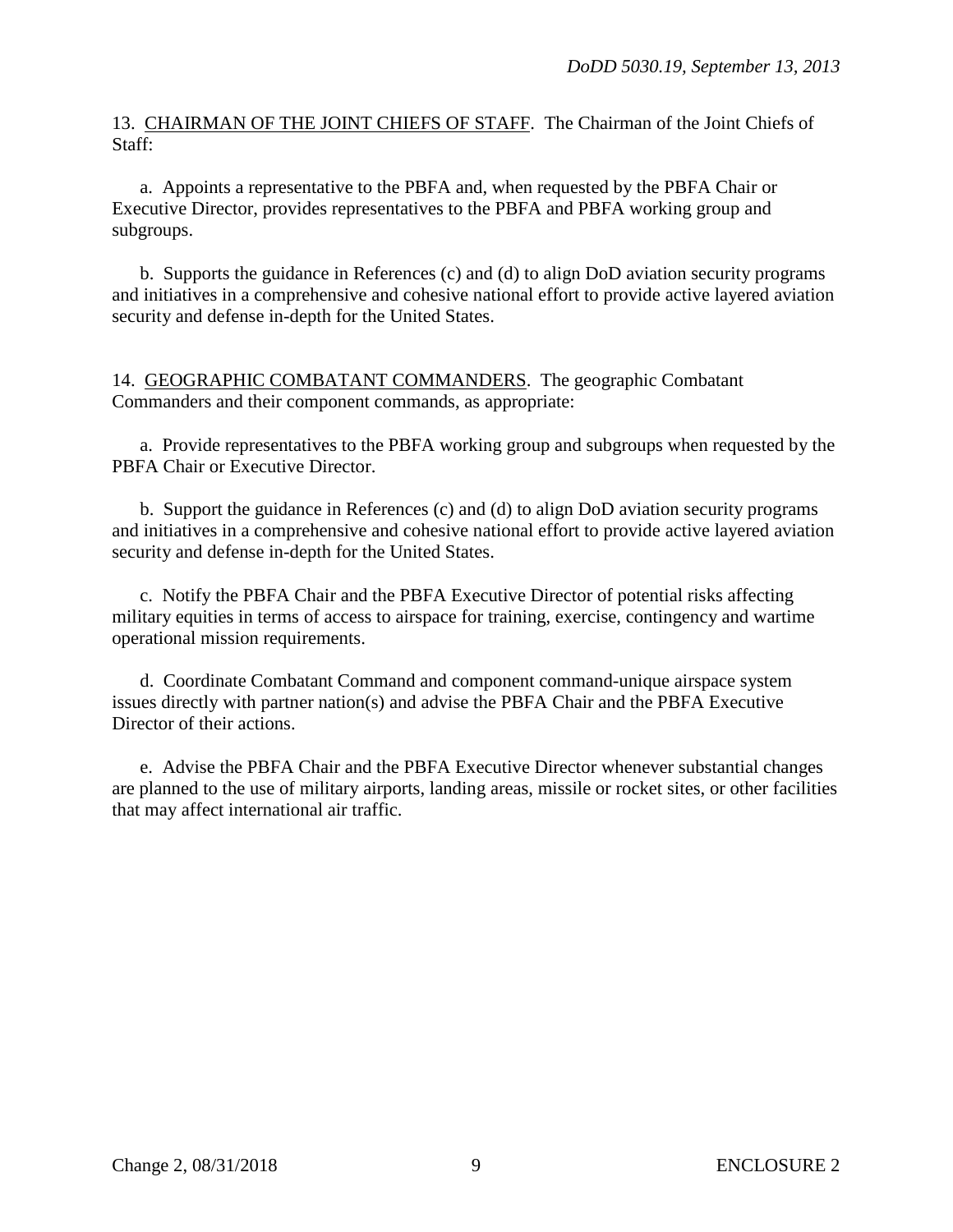## ENCLOSURE 3

#### DoD PBFA

#### 1. ORGANIZATION AND MANAGEMENT

 a. Membership of the PBFA will include representatives at the three star level from the USD(AT&L); USD(P); USD(C)/CFO; GC DoD; DOT&E; one representative from the Office of the Chairman of the Joint Chiefs of Staff; and one representative from each of the Military Departments.

b. The PBFA Chair is designated by the ASD(A).

c. The PBFA Executive Director designated by the Secretary of the Air Force in consultation with ASD(A) is responsible for the daily management of the PBFA activities and the PBFA Secretariat.

 d. The PBFA Chair or Executive Director may establish subgroups, as needed, with representatives from the organizations comprising the PBFA. The Executive Director, in consultation with the PBFA Chair and representatives from the organizations comprising the PBFA, may establish working groups and advisory bodies, as necessary, to support activities of the PBFA.

 e. The PBFA Chair or Executive Director may invite other U.S. Government organizations that have an interest in federal aviation and NAS matters to be represented at the PBFA or any of its subgroups, on an ex-officio basis, or to participate in the meetings when matters relevant to their interests are addressed provided the individuals are full-time or permanent part-time federal employees.

 f. The PBFA Secretariat will assist the PBFA Chair and the PBFA Executive Director to execute their responsibilities prescribed by this directive and Reference (f).

#### 2. FUNCTIONS

a. The PBFA will advise and assist the ASD(A) on air traffic control, airspace management, NAS matters, joint systems acquisition, and related international affairs.

 b. The PBFA will establish policies, procedures, and priorities in coordination with the USD(P) for the effective development of international civil and military aviation cooperation programs.

 c. The PBFA principal members serve as the Senior Advisory Group (SAG) to the DoD on military aviation matters as relates to future NAS design, as described in Reference (i).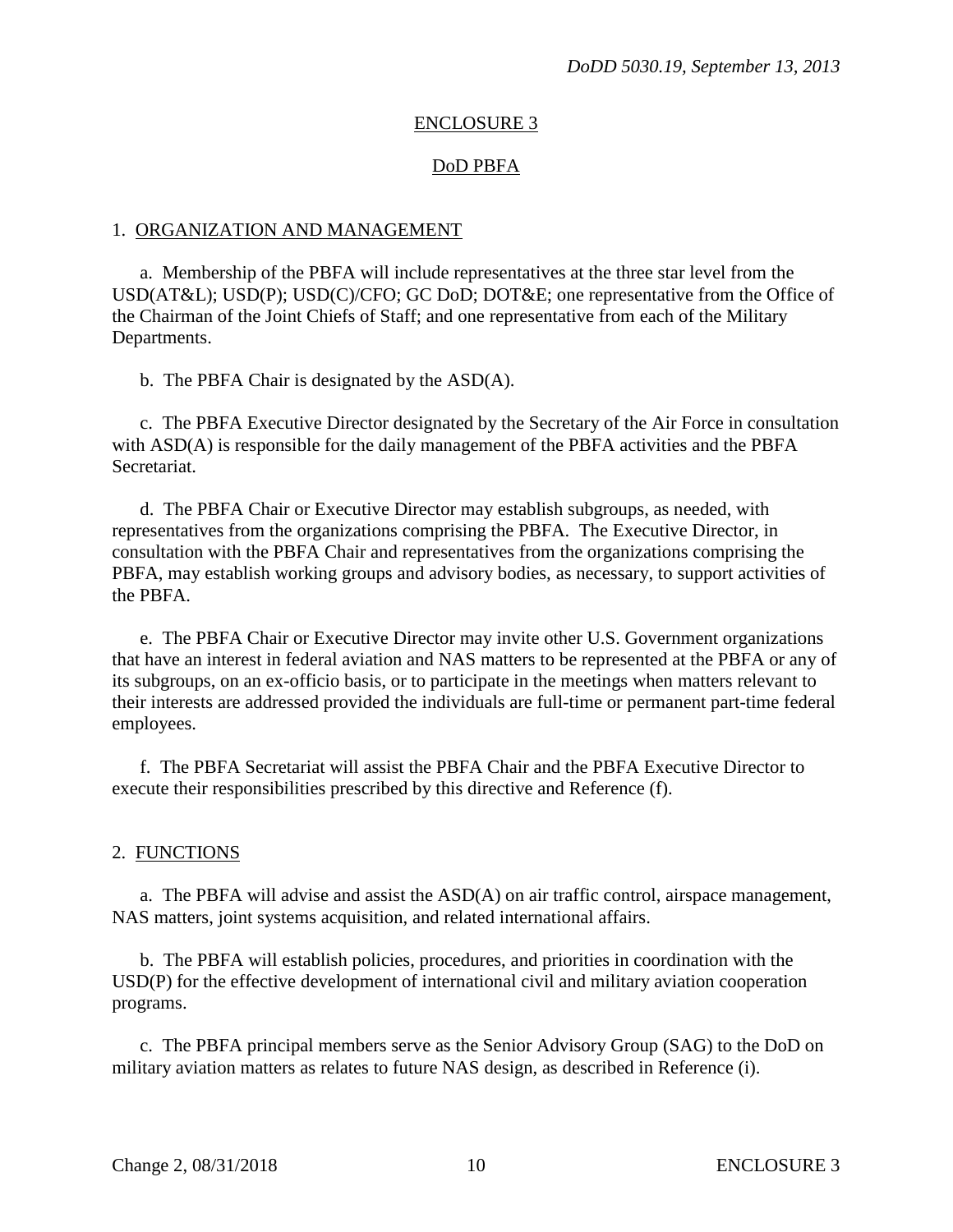d. The PBFA represents the DoD in the Interagency Group on International Aviation.

 e. The PBFA serves as the DoD liaison with the Department of Transportation and the FAA on federal aviation matters and issues that affect the collective members of the PBFA, except for matters pertaining to Reference (k), and will appoint a National Airspace System Requirements Officer as required. This role is not intended to restrict individual Military Departments' authority or responsibilities under Title 10, United States Code (Reference (m)).

f. The PBFA and NextGen Lead Service Office support the DoD Siting Clearinghouse Board of Directors and operate under policy and procedures established by that body to govern DoD activities in relation to Reference (k). The PBFA Executive Director and the DoD Siting Clearinghouse Executive Director coordinate to eliminate redundancies and to ensure seamless operations between their two functions.

 g. The PBFA serves as one of the DoD liaisons with international aviation organizations and with foreign nation civil and military aviation departments, agencies, and air navigation service providers.

 h. The PBFA will notify the FAA whenever substantial changes are planned to the use of U.S. military airports, landing areas, missile or rocket sites, or other facilities that may affect the NAS.

 i. The PBFA Chair, PBFA Executive Director, and SAG will synchronize DoD-wide policies and decisions concerning the NAS throughout the DoD.

 j. The PBFA Working Group shall provide the mechanism for addressing medium to longterm user and interoperability requirements planning for the NAS.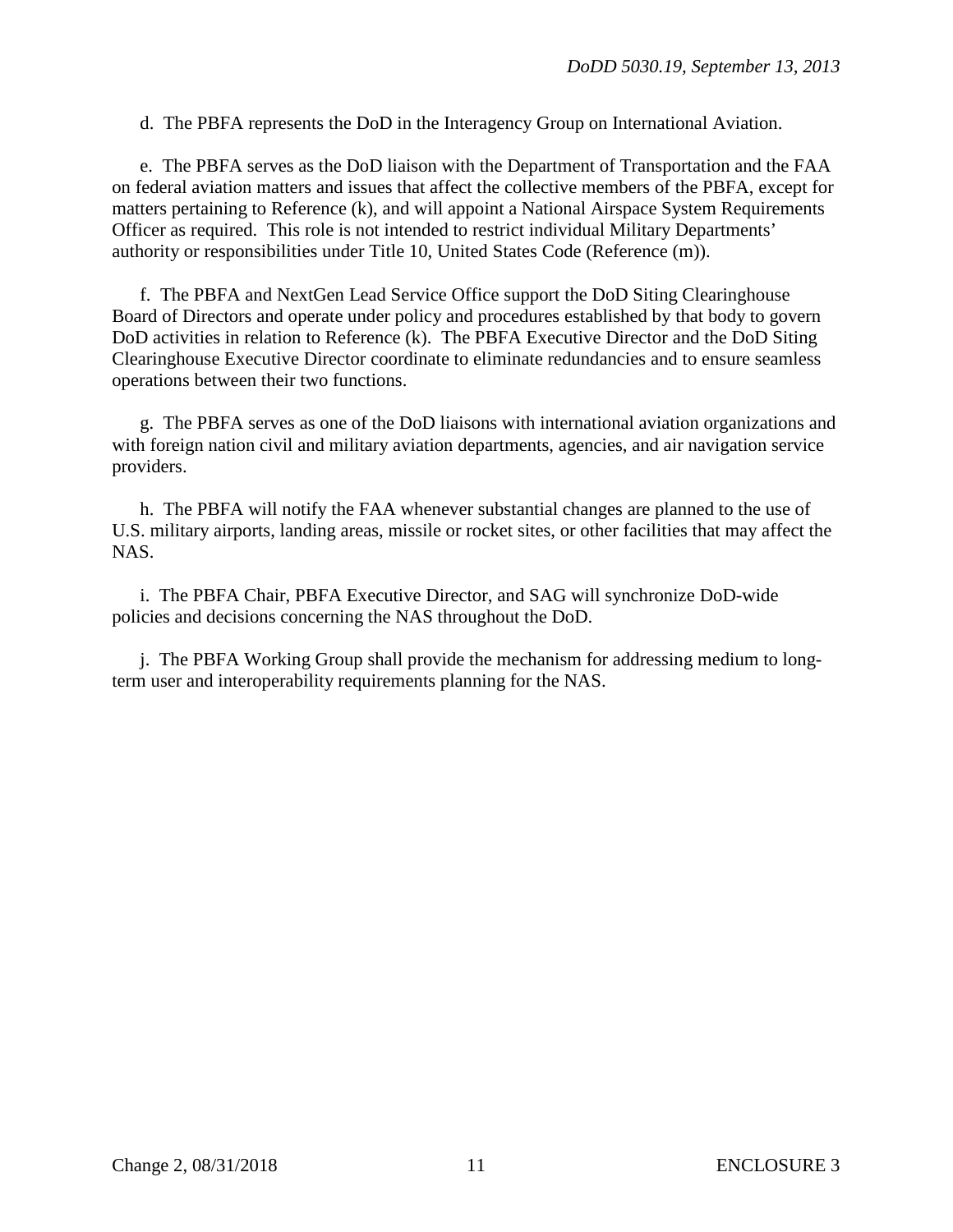# **GLOSSARY**

# PART I. ABBREVIATIONS AND ACRONYMS

| ASD(A)        | <b>Assistant Secretary of Defense for Acquisition</b>                      |
|---------------|----------------------------------------------------------------------------|
| $ASD(HD\&GS)$ | Assistant Secretary of Defense for Homeland Defense and Global<br>Security |
| CNS/ATM       | communication, navigation, surveillance/air traffic management             |
| DoD CIO       | DoD Chief Information Officer                                              |
| DoDI          | DoD Instruction                                                            |
| DOT&E         | Director, Operational Test and Evaluation                                  |
| DUSD(I&E)     | Deputy Under Secretary of Defense for Installations and Environment        |
| <b>FAA</b>    | <b>Federal Aviation Administration</b>                                     |
| <b>GC</b> DoD | General Counsel of the Department of Defense                               |
| IT            | information technology                                                     |
| <b>NAS</b>    | National Airspace System                                                   |
| Navwar        | Navigation Warfare                                                         |
| NextGen       | <b>Next Generation Air Transportation System</b>                           |
| <b>PBFA</b>   | Policy Board on Federal Aviation                                           |
| <b>PNT</b>    | positioning, navigation, and timing                                        |
| SAG           | Senior Advisory Group                                                      |
| <b>SPC</b>    | <b>Senior Policy Committee</b>                                             |
| USD(AT&L)     | Under Secretary of Defense for Acquisition, Technology, and Logistics      |
| USD(C)/CFO    | Under Secretary of Defense (Comptroller)/Chief Financial Officer,          |
|               | Department of Defense                                                      |
| USD(I)        | Under Secretary of Defense for Intelligence                                |
| USD(P)        | Under Secretary of Defense for Policy                                      |